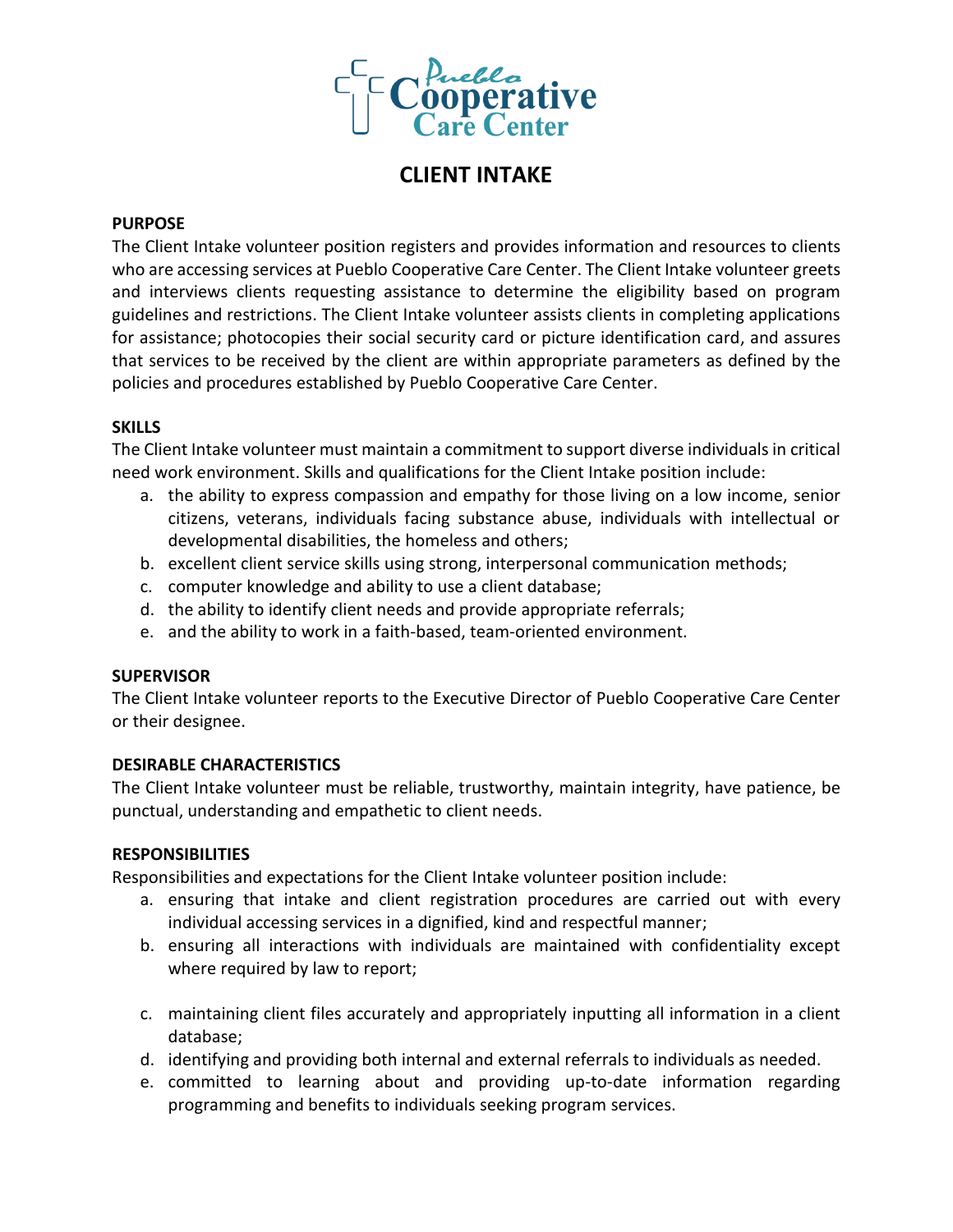

- f. Ensure work area is safe, clean and organized.
- g. To assist in other work areas at Pueblo Cooperative Care Center as qualified and needed.

# **WORKSITE LOCATION** 326 West 8<sup>th</sup> Street

Pueblo, CO 81003

## **ORIENTATION & TRAINING**

Every volunteer serving at Pueblo Cooperative Care Center is required to complete a volunteer application prior to starting in any position. Program-specific orientation and job training are provided by the staff at Pueblo Cooperative Care Center followed by on-the-job training with individuals serving in that position. One-on-one mentoring with staff and experienced volunteers will be provided. As warranted, a volunteer may be requested and is expected to attend in-service education sessions as needed.

#### **TIME COMMITMENT**

Shifts for volunteers can vary depending on the position an individual is volunteering for. All volunteers are asked for a commitment of a minimum of three and a half (3.5) hours per day, one day per week for six months. An individual's ability to maintain this commitment is expected.

#### **MORNING MEETING**

Every volunteer is expected to attend the morning meeting each day they volunteer their services to receive all staff updates and the distribution of current information. Staff, volunteers and invited guests meet every morning, Monday through Friday at 8:40 a.m. to review available services, discuss upcoming events and activities, address security concerns and share in development activities including presentations, awards, recognitions, birthday celebrations and more. At the conclusion of the morning meeting, those who choose to participate in a prayer gather together and pray. Prayers are offered for Pueblo Cooperative Care Center, its volunteers, individual requests, names listed on the prayer list, clients and their prayer requests obtained from the prayer box. The decision to pray is entirely up to the volunteer and their decision to participate (or not) will be respected and honored. Group prayers are only offered at this time each day.

#### **BENEFITS**

Volunteering time to help others helps bring good to a world in need and it gives every volunteer a sense of purpose. Volunteering helps individual's increase and enhance their physical, emotional and spiritual growth and it helps to build up communities both large and small. As a faith-based organization, Pueblo Cooperative Care Center firmly believes that helping others in need is a way to honor God.

The benefits of volunteering are to be self-assessed by each volunteer as they can be both intrinsic and extrinsic in nature. Benefits experienced by volunteering may include but certainly are not limited to: